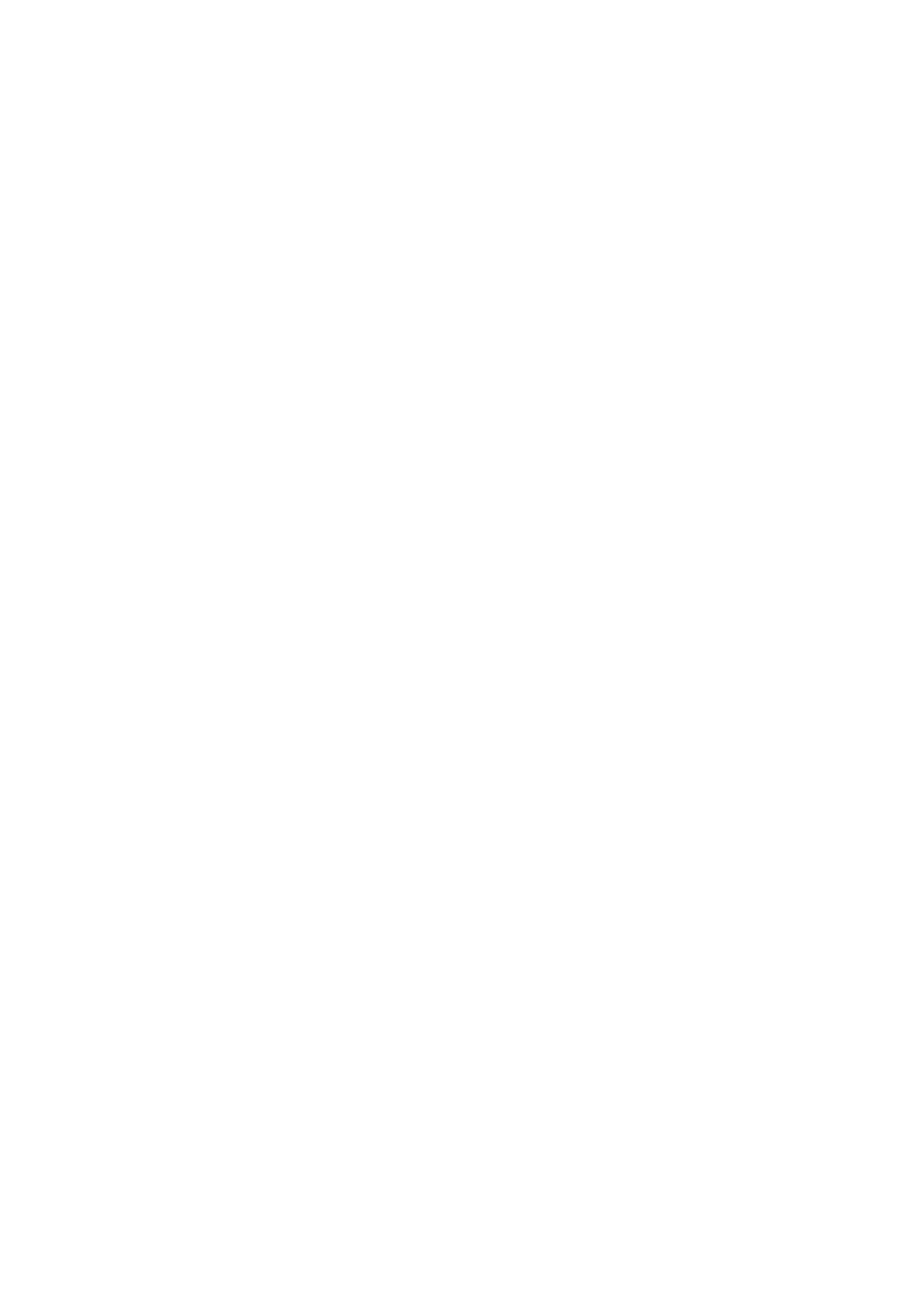# **TABLE OF CONTENTS 18 MARCH 2021**

| <b>Business</b> | Page No. |
|-----------------|----------|
|-----------------|----------|

| Page No. |  |
|----------|--|
|          |  |

| 1. | <b>Meeting Conduct</b> |                                                                                           | 5              |
|----|------------------------|-------------------------------------------------------------------------------------------|----------------|
|    | 1.1                    | <b>Karakia</b>                                                                            | 5              |
|    | 1.2                    | <b>Apologies</b>                                                                          | 5              |
|    | 1.3                    | <b>Conflict of Interest Declarations</b>                                                  | 5              |
|    |                        | <b>1.4 Confirmation of Minutes</b>                                                        | 5              |
|    | 1.5                    | <b>Tawa Community Board Service Award</b>                                                 | 5              |
|    | 1.6                    | <b>Public Participation</b>                                                               | 5              |
|    | 1.7                    | Items not on the Agenda                                                                   | 5              |
| 2. | <b>Oral Reports</b>    |                                                                                           | 6              |
|    | 2.1                    | <b>Oral Updates 18 March 2021</b>                                                         | 6              |
| 3. | <b>Reports</b>         |                                                                                           | 6              |
|    | 3.1                    | <b>Resource Consent Applications and Approvals for 21</b><br>January 2021 to 4 March 2021 | 6              |
|    | 3.2                    | <b>New Zealand Community Boards Conference 2021</b>                                       | 6              |
|    | 3.3                    | <b>Forward Programme</b>                                                                  | $\overline{7}$ |
|    |                        | 3.4 Current and Upcoming Consultations and Engagements                                    | 8              |
|    | 3.5                    | <b>Tawa Community Board Discretionary fund - Monthly</b><br>Allocations 2020/2021         | 8              |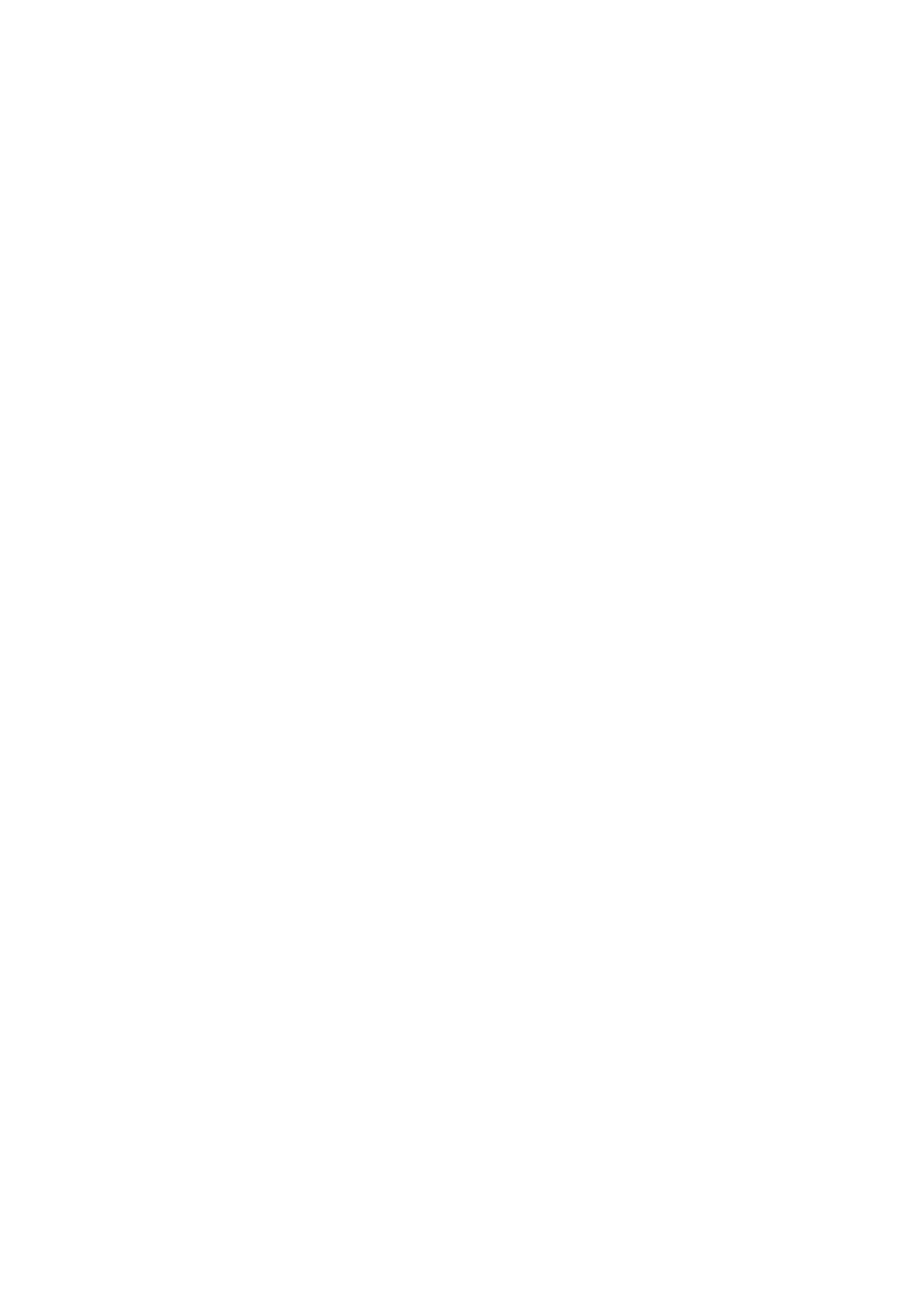## <span id="page-4-0"></span>**1 Meeting Conduct**

## **1. 1 Karakia**

The Chairperson opened the meeting at 7:00pm with the following karakia:

| Kia hora te marino                  | May peace be widespread.            |
|-------------------------------------|-------------------------------------|
| Kia whakapapa pounamu te moana      | May the sea be like greenstone;     |
| Hei huarahi mā tatou I te rangi nei | a pathway for all of us this day.   |
| Aroha atu, aroha mai                | Let us show respect for each other, |
| Tātou i a tātou katoa.              | love for one another.               |

#### <span id="page-4-1"></span>**1. 2 Apologies**

### **Moved Robyn Parkinson, seconded Jackson Lacy**

#### **Resolved** That the Tawa Community Board:

1. Accept the apologies from Councillor Sparrow.

**Carried**

## <span id="page-4-2"></span>**1. 3 Conflict of Interest Declarations**

No conflicts of interest were declared.

<span id="page-4-3"></span>**1. 4 Confirmation of Minutes**

### **Moved Robyn Parkinson, seconded Anna Scott**

#### **Resolved**

That the Tawa Community Board:

1. Approve the minutes of the Tawa Community Board Meeting held on 11 February 2021, having been circulated, that they be taken as read and confirmed as an accurate record of that meeting.

**Carried**

### <span id="page-4-4"></span>**1. 5 Tawa Community Board Service Award**

### There was no service award recipient.

<span id="page-4-5"></span>**1. 6 Public Participation**

There were no requests for Public Participation.

### <span id="page-4-6"></span>**1. 7 Items not on the Agenda**

There were no items not on the agenda.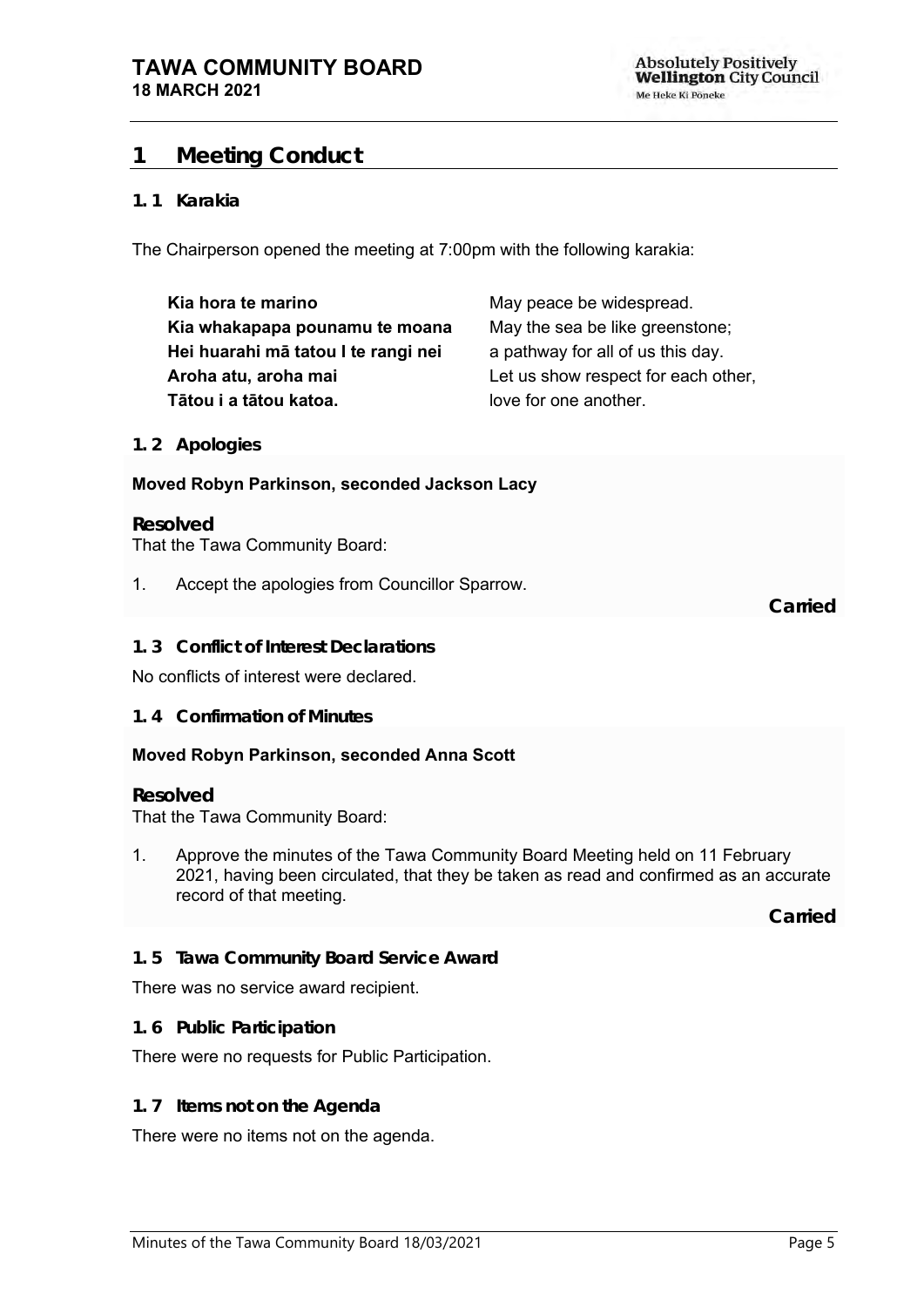## <span id="page-5-0"></span>**2. Oral Reports**

<span id="page-5-1"></span>**2.1 Oral Updates 18 March 2021**

## **Moved Robyn Parkinson, seconded Richard Herbert**

## **Resolved**

That the Tawa Community Board:

- 1. Receive the information.
- 2. Thank the presenters for their oral updates.

**Carried**

The meeting adjourned at 8:00pm and reconvened at 8:04pm.

## <span id="page-5-2"></span>**3. Reports**

<span id="page-5-3"></span>**3.1 Resource Consent Applications and Approvals for 21 January 2021 to 4 March 2021**

## **Moved Robyn Parkinson, seconded Graeme Hansen**

## **Resolved**

That the Tawa Community Board:

1. Receive the information.

**Carried**

<span id="page-5-4"></span>**3.2 New Zealand Community Boards Conference 2021**

## **Moved Robyn Parkinson, seconded Richard Herbert**

### **Resolved**

That the Tawa Community Board:

- 1. Receive the information.
- 2. Note that the costs associated with attending the conference have been approved in accordance with the Deputy Mayor's delegation and that the costs are funded from the elected members' training budget.
- 3. Agree to nominate Jackson Lacy and Anna Scott the two members of the Tawa Community Board to attend the New Zealand Community Boards Conference 2021.
- 4. Note that the attendees will be required to provide a report back on the conference at the May 2021 meeting of the Tawa Community Board.

**Carried**

**Secretarial note:** The chairperson moved the original motion with amendments as marked in red.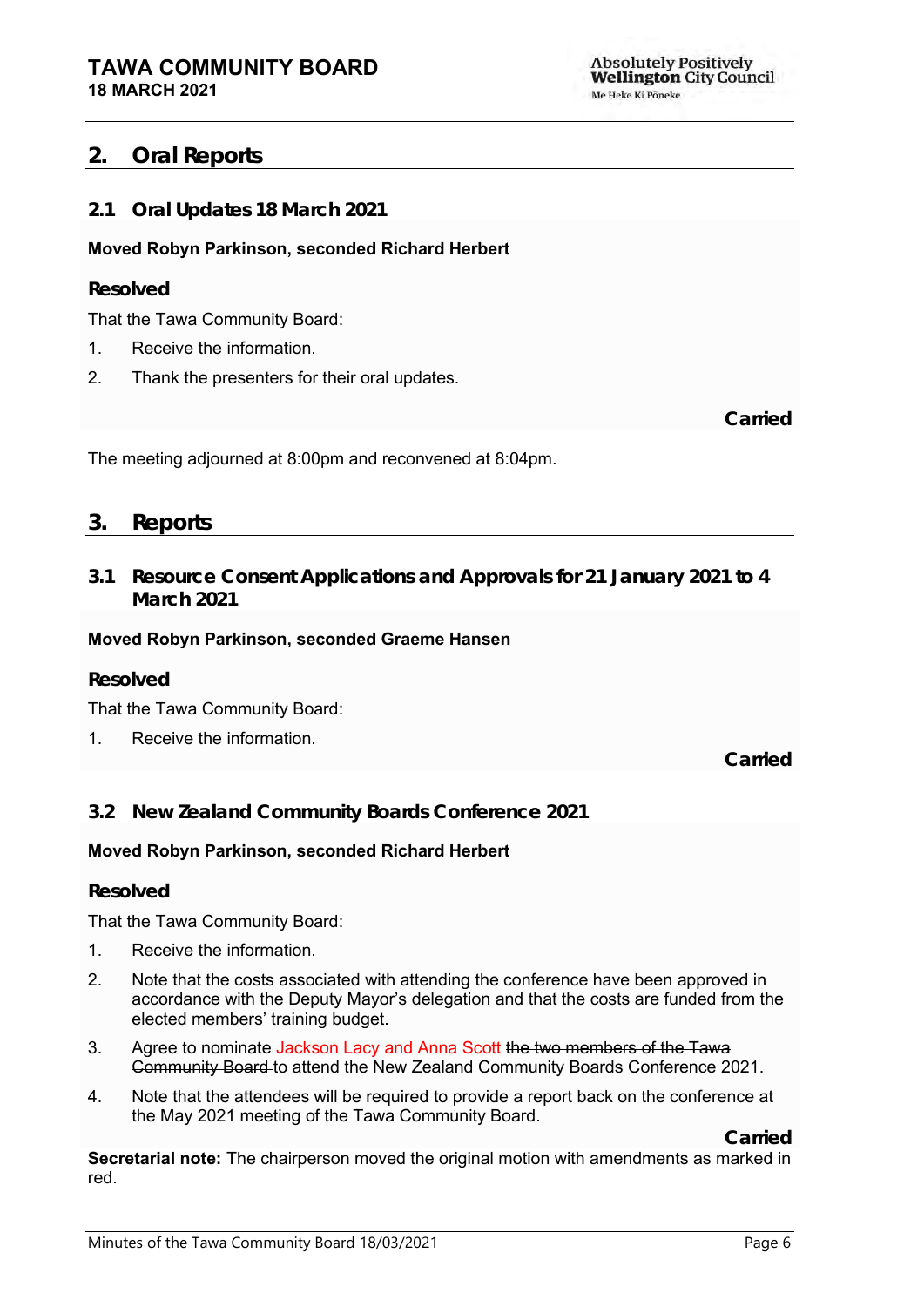## <span id="page-6-0"></span>**3.3 Forward Programme**

#### **Moved Robyn Parkinson, seconded Anna Scott**

#### **Resolved**

That the Tawa Community Board:

- 1. Receive the information.
- 2. Approve its current draft work programme subject to the following alterations, additions or deletions deemed necessary:

#### **Thursday, 8 April 2021**

#### **Oral Reports:**

- o Tawa Residents' Association (tbc)
- o Youth Council Jackson Lacy and Laura Jackson
- o Wellington Water Mohammed Hassan
- o Kahui Ako Brendan Henderson (tbc)
- o St Vincent de Paul Patrick McGill (tbc)
- o Tawa Community Board Members Reports (standing item)

#### **Written Reports:**

- o Resource Consent Applications and Approvals Report (standing item)
- o Upcoming Areas of Consultation, Engagement or Surveys (if any) (standing item)
- o Tawa Community Board Discretionary Fund Update (standing item)
- o Forward Programme (standing item)
- o Parks, Sport and Recreation report, including greening project information

### **Thursday, 13 May 2021**

### **Swearing in Ceremony for new Board Member**

#### **Oral Reports:**

- o Police Update (alternate standing item) (tbc)
- o Tawa Business Group Darcy Brittliff (tbc)
- o Greater Wellington Regional Council Jenny Brash, Roger Blakeley (tbc)
- o Friends of Tawa Bush Reserve Gary Beecroft (tbc)
- o Tawa Community Board Members Reports (standing item)

#### **Written Reports:**

- o Resource Consent Applications and Approvals Report (standing item)
- o Upcoming Areas of Consultation, Engagement or Surveys (if any) (standing item)
- o Report back from attendees at the New Zealand Community Boards Conference 2021
- o Tawa Community Board Discretionary Fund Update (standing item)
- o Forward Programme (standing item)
- o Library and Community Services report

**Carried**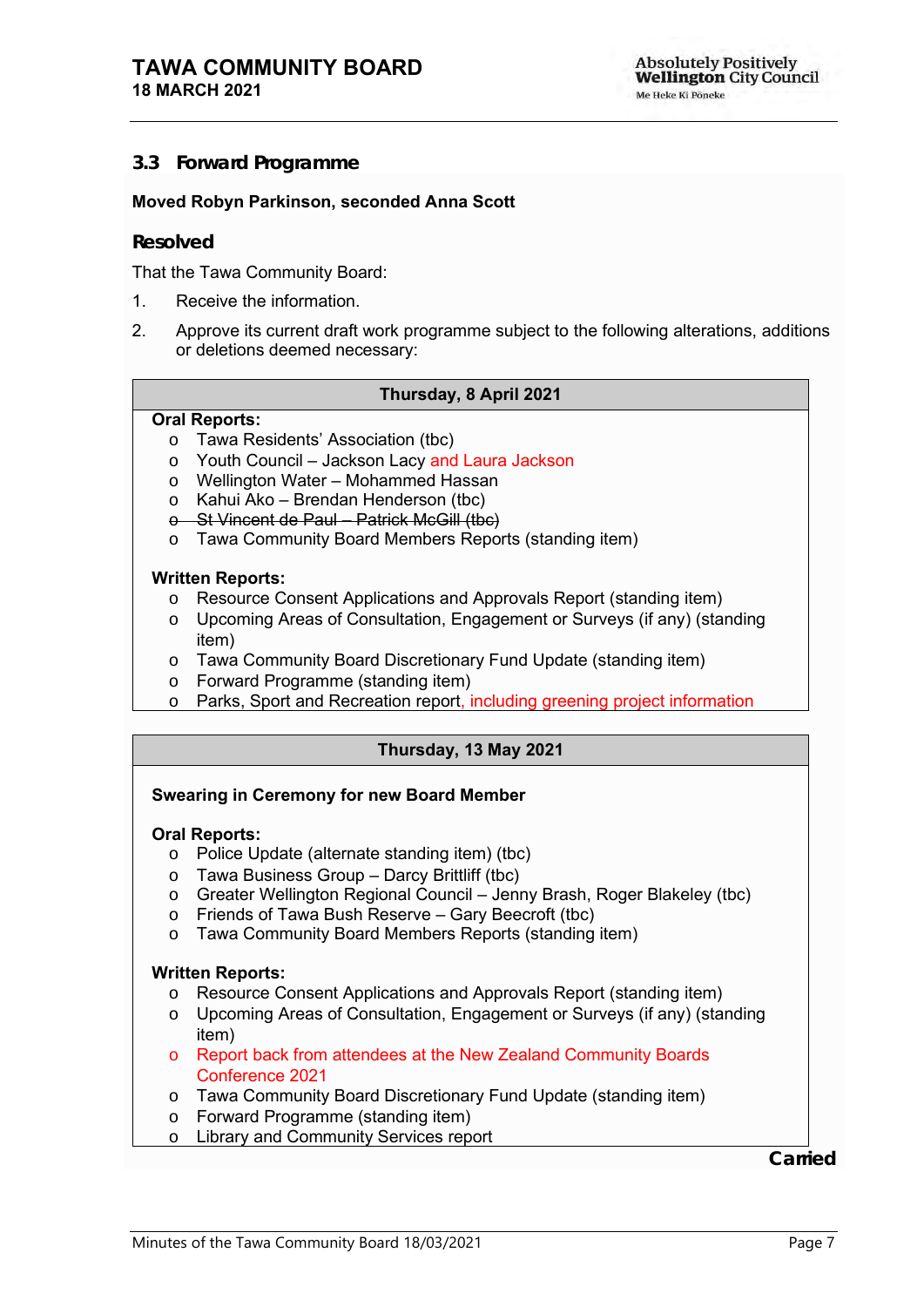## <span id="page-7-0"></span>**3.4 Current and Upcoming Consultations and Engagements**

### **Moved Robyn Parkinson, seconded Jackson Lacy**

#### **Resolved**

That the Tawa Community Board:

1. Receive the information.

**Carried**

<span id="page-7-1"></span>**3.5 Tawa Community Board Discretionary fund - Monthly Allocations 2020/2021**

#### **Moved Robyn Parkinson, seconded Jackson Lacy**

#### **Resolved**

That the Tawa Community Board:

- 1. Receive the information.
- 2. Note that the April Tawa Community Board Discretionary Fund report will provide further clarification on the 2019/2020 Financial Year accruals and the total remaining amount of the Discretionary Fund.
- 3. Agree to allocate the remaining balance from \$2,000 for Community Wellbeing Initiatives, decided in June 2020, to the Tawa Residents Association for the purpose of purchasing additional equipment for Wall Park.
- 4. Agree to pay \$421 to the Tawa Historical Society to support the printing costs of its current book project, which is ineligible for Tawa Grants funding due to timing issues.
- 5. Agree to run the Tawa Civic Awards night in June 2021, and fund the costs of catering, photography, AV equipment, printing and venue hire for this award from the 2021/2022 Discretionary Fund.

**Carried**

**Secretarial note:** The chairperson moved the original motion with amendments as marked in red. The motion was decided part by part, the divisions for which are as follows:

Clauses 1 and 2:

**For:**

Councillor Day, Graeme Hansen, Richard Herbert, Jackson Lacy, Robyn Parkinson, Anna **Scott** 

**Against:**

None

Majority Vote: 6:0

**Carried**

#### Clause 3: **For:**

Councillor Day, Graeme Hansen, Richard Herbert, Jackson Lacy, Robyn Parkinson, Anna